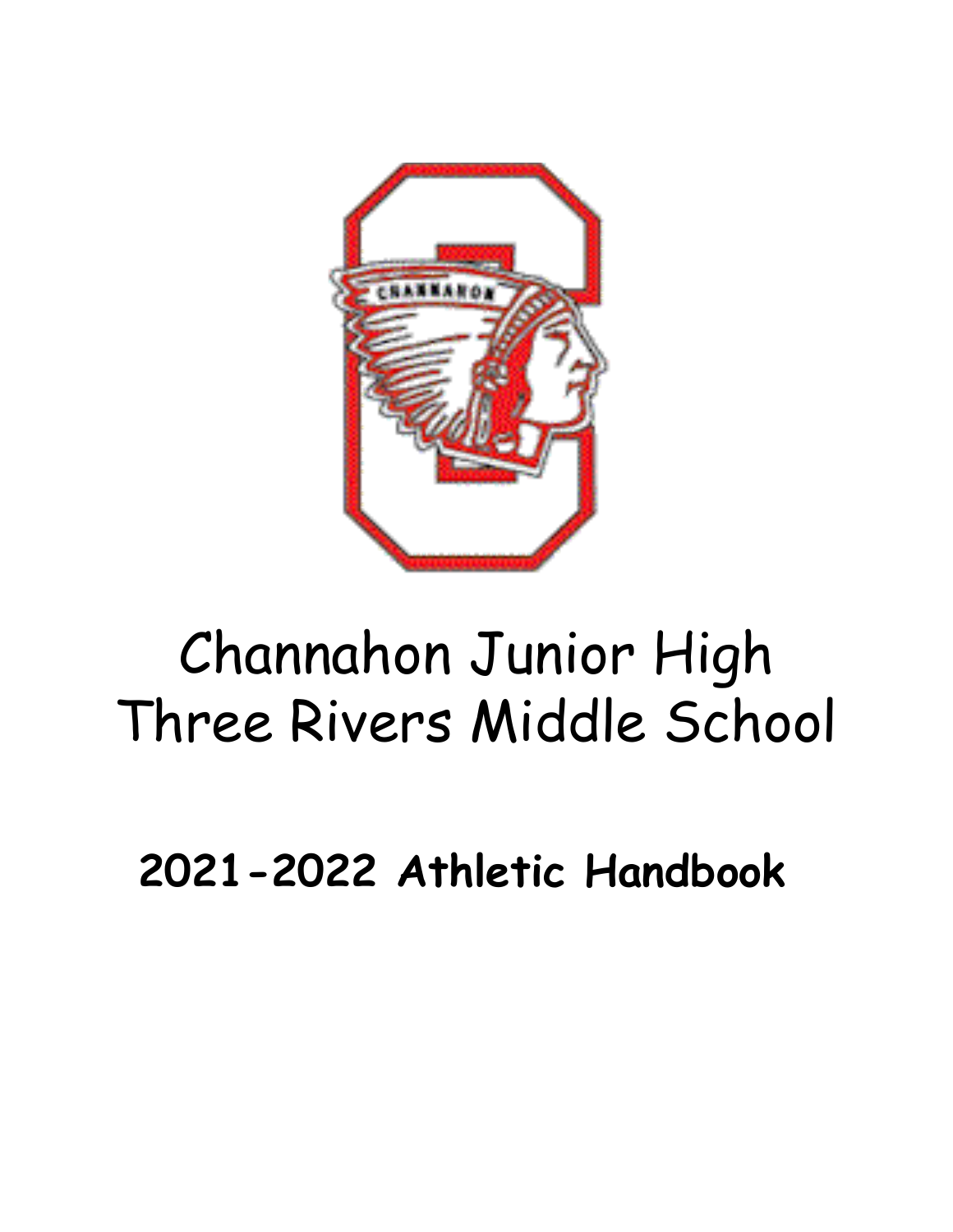## **CHANNAHON PUBLIC SCHOOLS ATHLETIC MANUAL 2021-2022**

## **PHILOSOPHY**

The philosophy of athletics at Channahon Public Schools is to provide a well-rounded quality program that contributes to the physical, mental, and emotional well-being of those who participate. It is hoped that a sense of school pride and school spirit will be the end collective result of this program, not only for those who participate, but for all students associated with Channahon Schools. Emphasis is placed on learning the individual skills of each sport. We hope each athlete will develop an intense will to succeed, but not at the expense of good sportsmanship. Success is teams and individuals playing to the best of their abilities.

In the spirit of competition, participation and building a positive self-esteem, specific sixth, seventh and eighth grade teams will be limited to a maximum number of athletes. Girls Softball, Boys Baseball, Boys and Girls Basketball, Co-ed Soccer, Cheerleading and Girls Volleyball teams have an established roster limit on the number of contestants. This policy allows our athletes better skill development, higher levels of competitions, and a greater self-esteem, as a result of more individualized coaching. We at Channahon Public Schools, attempt to provide our students with every opportunity to succeed at whatever they endeavor; our athletes are deserving of the same opportunity.

We will have a "core team" philosophy at the sixth grade level and an introductory "instructional" program at the fifth grade level. Sixth grade coaches will select a "core team" made up of the best athletes, which will be called the "A" team. The remainder of the students will be called the "B" team and those students will participate in the second game of the night on game nights.

## **TRYOUTS / PRACTICES**

Unless pre-approved by the coaching staff and administration, tryouts and practices will be closed to all spectators. Before participating in any extracurricular sport, each student athlete must have proof of a physical exam on file. Physicals must be on file before an athlete can try out for a sport. Athletic physicals are valid for one year (from the date of the physical). If a physical expires before the end of the sport season, the athlete must get a new physical. In addition, each athlete must have an emergency medical form/athletic consent and concussion form signed by a parent or guardian. **The emergency medical/athletic consent form is attached to this document and needs to be submitted to the coach.** Every player to be put on a team, must participate in a scheduled tryout for that team, or they will not be allowed on the team. The only exception to this rule would be if an athlete is on a medical excuse or a new student moves into the district. **Any athlete that** does not have a physical on file prior to the last try-out date will not be allowed to participate in that sport. Any athlete that does not have a physical on file prior to the third practice for an open-participation sport will not be **allowed to participate in that sport.** A player that misses more than 50 % of scheduled games / contests due to medical reasons or transfer status will not be able to try out for the team or participate in any formal contests. The Athletic Director and the building Principal will look at each case before allowing the student to try out.

#### **ATTENDANCE AT PRACTICE**

All members of a sport who are scheduled to attend are expected to be at every practice. When it is necessary to miss, athletes must inform the coach ahead of time or the absence may be considered unexcused. **An athlete may be removed from a team for a second unexcused absence.** The athletic director and coaches will make every effort to schedule practice facilities in such a way as to minimize late practices. Late practices will not run past 8:30 PM. If the practice is not after school the parents will be responsible to bring the athlete to the practice.

#### **ACTIVITY FEE**

All athletic activities for 6 th , 7th and 8th graders carry a per activity cost of \$15.00. **This fee needs to be paid before the first scheduled contest.** Checks need to be made out to Channahon Public Schools. The 5 th grade instructional activities (boys' and girls' basketball and girls' volleyball) are free. All 5 th grade students that participate in either cross country or wrestling will also be asked to pay \$15.00.

#### **ELIGIBILITY**

The eligibility policy has been formulated in accordance with the Illinois Elementary School Association or I.E.S.A. Grades are checked weekly and a student must be doing passing work in all school subjects. If at any eligibility check a student is receiving less than a 1.4 in any subject, he/she will be ineligible to compete from Sunday through Saturday of the following week. A person can be reinstated if he/she can meet these same eligibility requirements at the end of any succeeding week. A student who is ineligible may not participate in any interscholastic event; however, they are required to attend each practice. These students will spend the first half of each practice studying in those subject areas that they are failing and the last half working with the team. Ineligible players will not be allowed to go to away games on the bus with the team. Ineligible players are expected to attend home games and sit near the players bench. Ineligible players will be encouraged to go to homework club when it meets. No player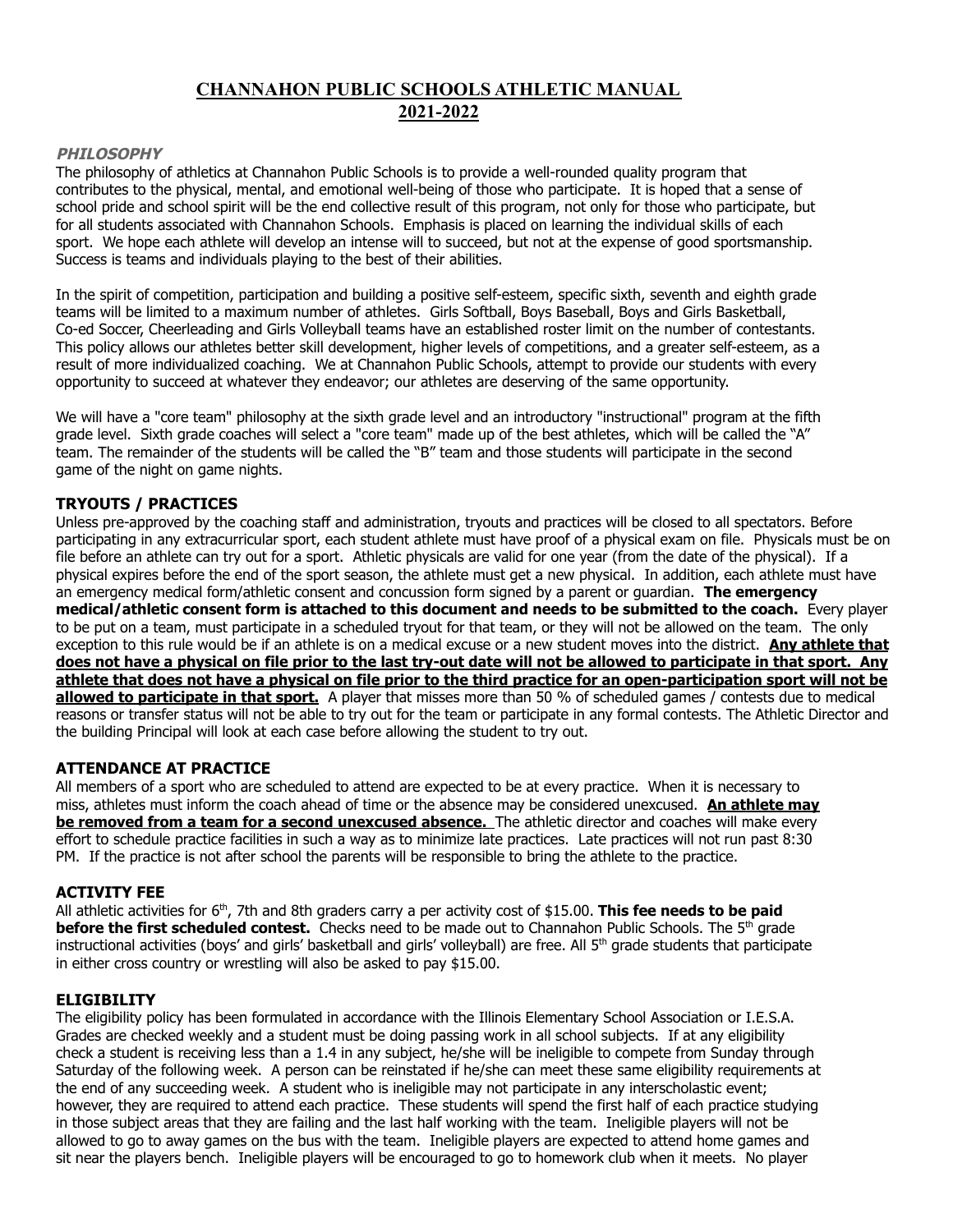may skip a detention in order to play a game. If a player has fulfilled his/her obligation for a detention, he/she may play on that day. Any player who attends school but fails to serve a detention on a given day will be ineligible until all outstanding detentions are served. A student must attend school on the day of an interscholastic event in order to play that day. **Athletes must be in attendance for at least half of the school day to be eligible to participate in any contest on that date or on the weekend immediately following the absence.** A student who misses Physical Education due to a medical excuse either from home or the doctor will not be allowed to participate in the after school sport that day. **Any student who quits a team after the first interscholastic event will be ineligible to participate in any other sport during the same athletic season.**

## **CODE OF CONDUCT**

- 1) Athletes are representatives of their school and community. Their conduct must reflect this responsibility at all times.
- 2) Good sportsmanship is a prime objective of Channahon Public Schools and will be expected of its participants. Athletes should conduct themselves in a sportsmanlike manner at all times. Students who do not demonstrate good sportsmanship may have consequences set forth by the coach or administration.
- 3) Players, coaches, and parents must respectfully abide by the decisions and judgments of all game officials.
- 4) Develop a good attitude. A person's character becomes apparent in sports when times get tough.
- 5) Respect your fellow athlete for himself or herself and not according to race, creed or religious beliefs.
- 6) Any athlete upon proof of using or possessing drugs or alcohol, on or off school grounds, upon the first offense will result in the loss of 50% of participation (contests) in all athletics and any extra-curricular activities (e.g. Choir, Band, Beta Club, etc.). Subsequent offenses will result in loss of school year participation in all athletic and any extra-curricular activities. Violations are considered over the course of the students CSD 17 career. Administration will review each individual incident.
- 7) Any athlete, upon proof of using or possessing tobacco or vape/vaping devices, upon the first offense will result in the loss of 20% of participation (contests) in all athletics and any extra-curricular activities (e.g. Choir, Band, Beta Club, etc.). Subsequent offenses will result in loss of school year participation in all athletic and any extra-curricular activities. Violations are considered over the course of the students CSD 17 career. Administration will review each individual incident.
- 8) Each sport team and coach will have a distinct set of rules relating specifically to the sport. All athletes are expected to adhere to all rules that the sport or coach may impose.
- 9) Any athlete upon proof of any involvement in illegal activities, such as stealing, may be removed from the sport for the remainder of the season.

## **SPECTATOR CODE OF CONDUCT**

All spectators are to respect the talents and efforts put forth by the players and coaches of all teams. This courtesy will also be extended to all game officials. Furthermore, spectators are to treat school representatives and other spectators with dignity and respect. Any actions that are counterproductive to these expectations are in bad taste and will not be tolerated. Spectators/Parents are not to approach or have any negative comments towards any athlete. Spectators not conducting themselves appropriately will be subject to any of the following actions, depending on the severity of the incident:

- 1) The spectator may be asked by any school representative to refrain from further inappropriate actions.
- 2) The spectator may be asked by any school representative to leave an athletic event. Should a spectator refuse to leave, local law enforcement agencies will be contacted to remove the spectator and formal charges will be made. Once a spectator has been removed from an athletic event, the principal will hold a conference with the spectator to resolve the issue.
- 3) Severe or repeated offenses will result in the principal initiating a no trespassing letter from local authorities.

## **MEDICAL EXCUSES**

A player will not be allowed to practice or play in games if:

- 1) he/she has stitches in place due to an injury or surgery;
- 2) he/she has a guard, cast or brace made of hard and unyielding leather, plastic, metal or any other hard substance, even though covered with soft padding, when worn anywhere on the body;
- 3) he/she has an excuse for P.E. from a parent or doctor.

#### **TRANSPORTATION**

Athletes are expected to ride the team bus to away contests. Athletes who are not able to ride on the team bus, for pre-approved reasons, may attend away games, if they are transported by a parent or guardian. Athletes must secure approval from the coach, in advance, if they are unable to ride the team bus. At the completion of the game, if an athlete chooses to ride home with their parents, the athlete's parent must give the coach a signed note stating that their child is riding home with that parent. Coaches should keep all notes until it can be ascertained that the player arrived home safely. Students are responsible for their own behavior in school, and also on the bus. There is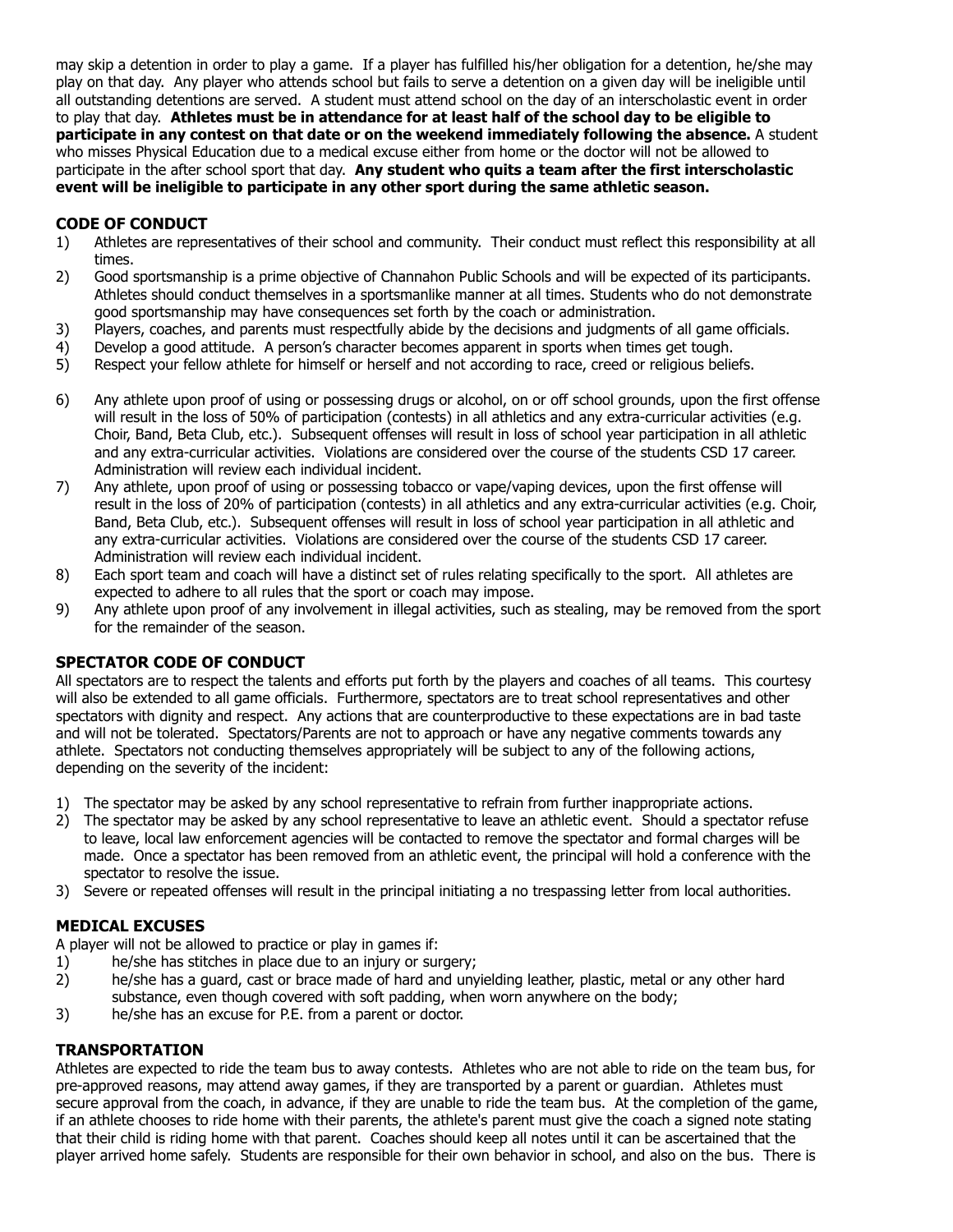to be no eating or drinking on the bus. The cleanliness of the bus is important. Students should pick up their area before they leave the bus. Just as during the regular bus runs, safety on the bus is a paramount concern. Violation of bus rules could result in disciplinary action, not only at school but also from the coach.

Parents are responsible for prompt pick up of athletes after practices and contests. Pick up will take place in the rear of the school, behind the gym at Three Rivers School and at the front of the school at the Junior High. Practice dismissal times will be listed on practice schedules.

## **AWARDS**

There will be award presentations throughout the school year following the season's end. Beginning with the class of 2018, upon an athlete's successful completion of the first athletic season, the student will earn the letter "C" and a pin for the sport participated in. Also, 5<sup>th</sup> graders that participate in XCC or wrestling will earn the "C". After receiving the "C", a pin will be awarded each additional year for participation in that sport and any other sports the athlete participates in.

## **SLICK BECKER and ART JOHNSON AWARDS**

Each year Channahon School District hands out two athletic awards at the graduation ceremony called the Slick Becker and Art Johnson Award. Each award goes to a female and a male athlete. These awards represent not only athletic achievement but also other areas such as character, integrity, coach ability, extracurricular school activities, and academics (GPA). Each coach will have the opportunity to vote for the nominees that they have coached in the past two years. All 7<sup>th</sup> and 8<sup>th</sup> grade teachers will also vote for these awards.

## **SCHOOL OWNED UNIFORMS**

Uniforms and/or equipment will be issued to the participants of various sports. Each student is responsible for the maintenance of this uniform or equipment. School issued uniforms are not to be worn throughout the school day. It should be returned to the coach in the same condition it was distributed. **PLAYERS ARE REQUIRED TO PAY FOR ANY LOST, DAMAGED, OR STOLEN ARTICLES. All uniforms must be turned in and/or fees paid before the student will be allowed to try out for or participate in another athletic activity.**

## **INSURANCE**

The school is not responsible for the medical expenses incurred from an injury; home insurance will need to cover this condition. Oftentimes, company insurance benefits will pick up a portion and leave deductible or percentage for the family to pay. Student Plan Insurance approved by District 17, is a good supplement if the insurance benefits from mom or dad's work will not cover the total expense. Student Plan Insurance is well worth looking into.

#### **HALL LOCKERS**

Students should take all necessary books and clothing to practices or games. Once school is dismissed, traffic in the hallways is restricted. All athletes should be prepared so that they do not need to go back to their hall lockers after practices or games.

#### **GAME DAY FOR HOME CONTEST**

Home contests will start at 4:30 PM on most days. Since school is dismissed at 2:40PM, those students who are not supervised by their coaches are expected to go home and return later for the game. Roaming the building or school grounds will not be permitted. Coaches will devise plans and consequences for misbehavior prior to a game.

#### **LOCKER ROOMS**

Eating and drinking is not allowed in the locker room at any time. Teams are responsible for keeping the locker room tidy. Traffic back and forth into and out of the locker room will be restricted for security reasons**. Keep your locker locked at all times. The school is not responsible for lost or stolen items.**

## **ATHLETIC BOOSTERS / VOLUNTEERS**

**We will always need volunteers**. One of the best ways to volunteer is to join our Athletic Booster Organization. The Athletic Boosters have allowed us to provide our students with warm-ups for each sport, banners honoring their achievements, scoreboards at Pioneer Path and Three Rivers School, and many more. Volunteers need to always remember that they are there to help.

### **THE ATHLETIC PROGRAM**

Channahon Junior High is a member of the Illinois Valley Conference and the I.E.S.A. Other conference members are Coal City, Dwight, Elwood, Gardner-South Wilmington, Mazon-Verona-Kinsman (MVK), Minooka, Reed-Custer, Saratoga, Seneca, Shabbona, and Wilmington. The following is a listing of the inter-scholastic programs at Channahon: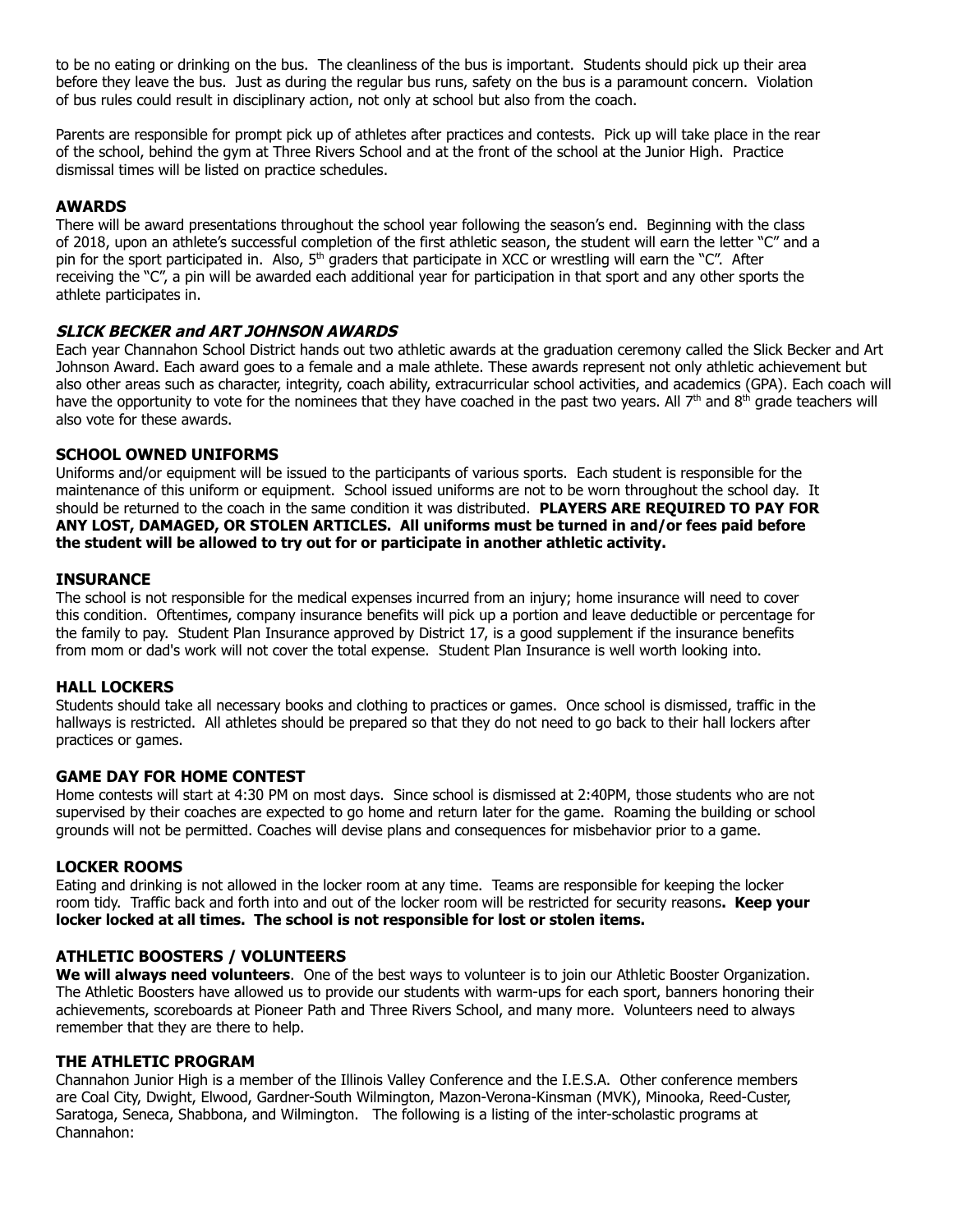#### **GIRLS SOFTBALL**

Any sixth, seventh, or eighth grade girl may try out for the girls softball teams. Both "A" and "B" teams will have up to 13 players. All home games and practices are played at the Channahon Jr. High fields. Practices for the squad may begin as early as the last full week of July. The softball season will overlap somewhat with the girls' basketball practices and contests. Softball players may try out, practice and play in contests with the girls' basketball team; however, if there is a conflict regarding contests, the player must compete in the earlier season contest first.

#### **BOYS BASEBALL**

Any sixth, seventh, or eighth grade boy may try out for boys baseball. There will be two teams – an "A" team, and a "B" team. Each team will consist of a minimum of 12 players. The "A" team competes in the Illinois Valley Conference Tournament and the IESA State Tournament Series. The B team competes in the Illinois Valley Conference Tournament. Baseball will begin the  $1<sup>st</sup>$  week of August.

#### **BOYS AND GIRLS CROSS COUNTRY**

Any 5<sup>th</sup> through 8<sup>th</sup> grade student may participate in cross country. Placement on the two cross country teams will be based on gender. Both teams compete in a regular season schedule, invitational tournaments, and the IESA State series. At home meets all students will have the opportunity to participate in exhibition events. All home contests are run at Channahon Community Park. Cross Country may begin in the first week of August. Female athletes who wish to run cross country and play basketball may try out, practice, and play in contests with the girls' basketball team; however, if there is a conflict regarding contests, the player must compete in the earlier season contest first.

#### **CO-ED SOCCER**

Any sixth, seventh, or eighth grade student may try out for the co-ed soccer team. This includes athletes on travel teams. There will be one team carrying 18 athletes. Any 6<sup>th</sup>/7<sup>th</sup>/8<sup>th</sup> grader may try out for the team provided they are not on the girls' softball team, boy's baseball team, or the cross country team. Tryouts for the soccer team will begin the first full week of Aug. Female athletes who wish to play soccer and basketball may try out, practice, and play in contests with the girls' basketball team; however, if there is a conflict regarding contests, the player must compete in the earlier season contest first. Although soccer is not a sanctioned IESA activity, the team will be governed by IESA guidelines for eligibility, physical requirements, etc.

#### **GIRLS BASKETBALL**

Girls' basketball consists of 5 teams. Fifth graders will play an intramural schedule with all athletes getting ample playing time. Sixth graders will play an interscholastic schedule consisting of conference and non-conference games on both an "A" and "B" team basis. There will be a maximum of 36 participants. Seventh and eighth graders will try out for the basketball teams. The seventh and eighth grade teams will consist of 12 players. The seventh and eighth grade teams will play an inter-scholastic schedule consisting of conference and non-conference games. They will also participate in the Illinois Valley Conference Tournament and play in the I.E.S.A. State Tournament series. Seventh and eighth graders will practice and play games at the Jr. High. Girls basketball may begin the first week of September. Players may be elevated to a higher level if it is in the best interest of the player and the team.

#### **CHEERLEADING**

Cheerleading is open to seventh and eighth grade students. The cheerleading program will consist of 1 squad consisting of a maximum of 16 members. Tryouts will take place the last week of September each year. The cheer squad will cheer at all home boys' basketball games and some girls' basketball games. They will not be allowed to compete in basketball or volleyball due to the overlap and conflicts with schedules. The squad will be governed by IESA guidelines for eligibility, physical requirements, etc.

#### **BOYS BASKETBALL**

Boys' basketball consists of 5 teams. Fifth graders will play an intramural schedule with all athletes getting ample playing time. Sixth graders will play an interscholastic schedule consisting of conference and non-conference games. There will be a maximum of 30 participants. Sixth graders will practice and play games at Three Rivers School. Sixth, seventh, and eighth graders will try out for the basketball teams. The seventh and eighth grade teams will consist of 12 players. The seventh and eighth grade team will play an inter-scholastic schedule consisting of conference and non-conference games. They will also participate in the Illinois Valley Conference Tournament and play in the I.E.S.A. State Tournament series. Seventh and eighth graders will practice and play games at the Jr. High. Boys basketball may begin around the second week of October for sixth, seventh and eighth graders, as per IESA guidelines. Players may be elevated to a higher level if it is in the best interest of the player and the team.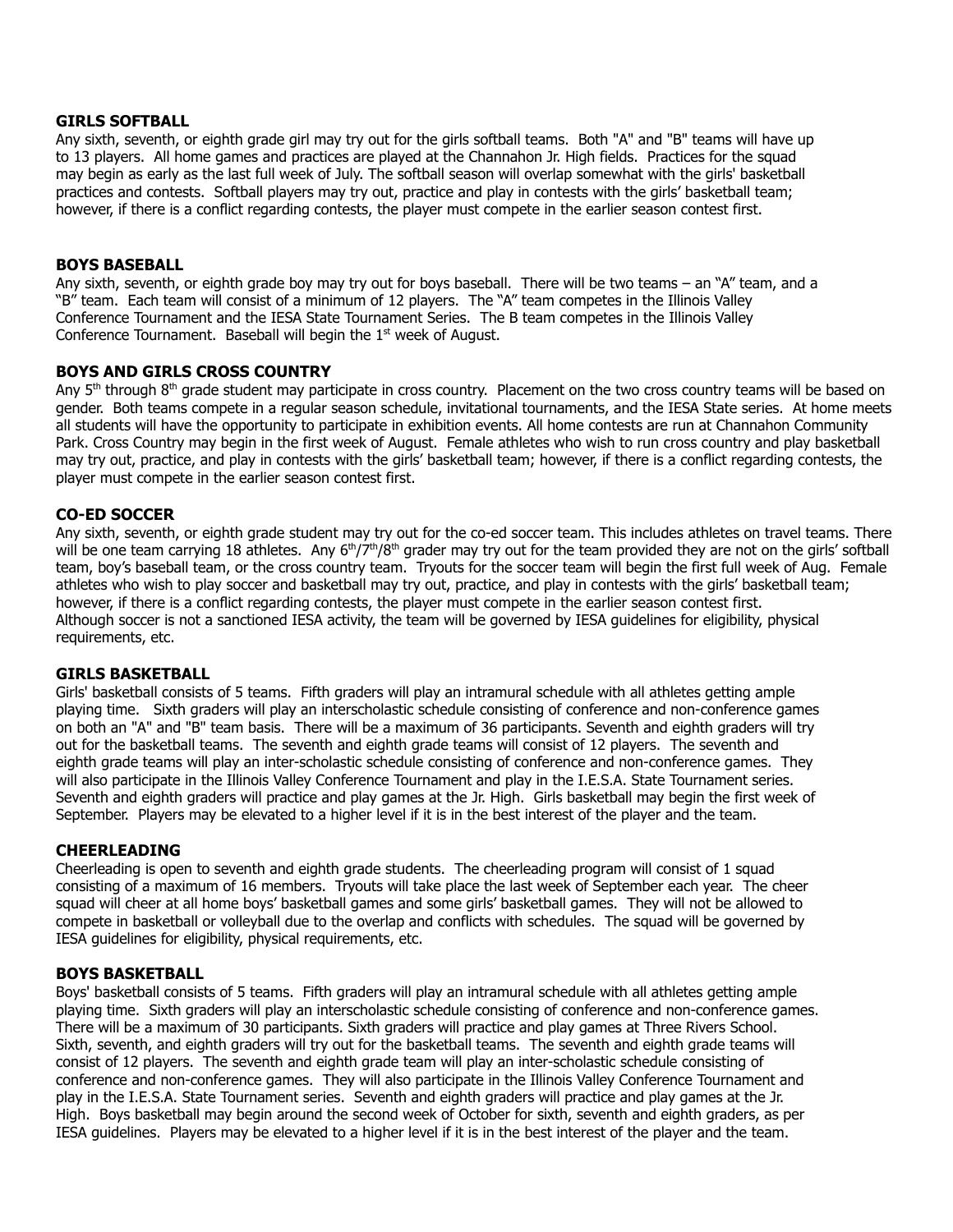## **BOYS WRESTLING**

Any fifth, sixth, seventh, or eighth grade boy may participate in the wrestling program. Wrestling is broken down into 19 different weight classes ranging from 65 lb. to heavyweight, giving any sized young man a chance to compete against opponents that are his weight. In addition to triangular and dual meets the wrestling schedule consists of invitational and novice tournaments, the IVC Conference Tournament, and the I.E.S.A. State Tournament series. Beginning wrestlers are given ample opportunity to gain mat experience in exhibition matches and novice tournaments. Varsity competitors are determined by means of regularly scheduled challenge matches at practices. Wrestling may begin around the first week of December, as per IESA guidelines. Boys' basketball players may not join the wrestling team after the completion of their final basketball game.

### **GIRLS VOLLEYBALL**

Girls' Volleyball consists of 5 teams. Fifth graders will play an intramural schedule with all athletes getting ample playing time. Sixth graders will play an interscholastic schedule consisting of conference and non-conference games on both an "A" and "B" team basis. There will be a maximum of 30 participants. Sixth grade will practice and play games at Three Rivers School. Seventh and eighth graders will try out for the volleyball teams. The seventh and eighth grade teams will consist of 12 players. The seventh and eighth grade teams will play an inter-scholastic schedule consisting of conference and non-conference games. They will also participate in the Illinois Valley Conference Tournament and play in the I.E.S.A. State Tournament series. Seventh and eighth grade volleyball may begin around the first week of December for the sixth, seventh, and eighth graders, as per IESA guidelines. Fifth graders will be given a flyer when their season starts. Players may be elevated to a higher level if it is in the best interest of the player and of the team.

## **BOYS AND GIRLS TRACK**

Any boy or girl in sixth, seventh, or eighth grade may participate in track. There are 4 track teams consisting of a boys and girls team at the 7th and 8th grade levels. Sixth and seventh graders may compete on the seventh grade or eighth grade boys' and girls' teams. Eighth graders will be limited to competition on the eighth grade teams only. All 4 teams compete in a regular season schedule, a conference meet, and in the I.E.S.A. State series. In addition, at home meets those students not participating on the seventh and eighth grade teams will have the opportunity to participate in exhibition events. Track will begin around the middle of March, as per IESA guidelines. The State tournament is in late May.

## **CONCUSSION INFORMATION**

## **What can happen if my child keeps on playing with a concussion or returns to school too soon?**

Athletes with the signs and symptoms of concussion should be removed from play immediately. Continuing to play with the signs and symptoms of a concussion leaves the young athlete especially vulnerable to greater injury. There is an increased risk of significant damage from a concussion for a period of time after that concussion occurs, particularly if the athlete suffers another concussion before completely recovering from the first one. This can lead to prolonged recovery, or even to severe brain swelling (second impact syndrome) with devastating and even fatal consequences. It is well known that adolescent or teenage athletes will often fail to report symptoms of injuries. Concussions are no different. As a result, education of administrators, coaches, parents and students is the key to student-athlete's safety.

## **If you think your child has suffered a concussion**

Any athlete even suspected of suffering a concussion should be removed from the game or practice immediately. **No athlete may return to activity after an apparent head injury or concussion, regardless of how mild it seems or how quickly symptoms clear, without medical clearance**. Close observation of the athlete should continue for several hours. **The Return-to- Play Policy of the IESA and IHSA** requires athletes to provide their school with written clearance from either a physician licensed to practice medicine in all its branches or a certified athletic trainer working in conjunction with a physician licensed to practice medicine in all its branches prior to returning to play or practice following a concussion or after being removed from an interscholastic contest due to a possible head injury or concussion and not cleared to return to that same contest. In accordance with state law, all schools are required to follow this policy.

You should also inform your child's coach if you think that your child may have a concussion. Remember it's better to miss one game than miss the whole season. And when in doubt, the athlete sits out. For current and up-to-date information on concussions you can go to: <http://www.cdc.gov/ConcussionInYouthSports/>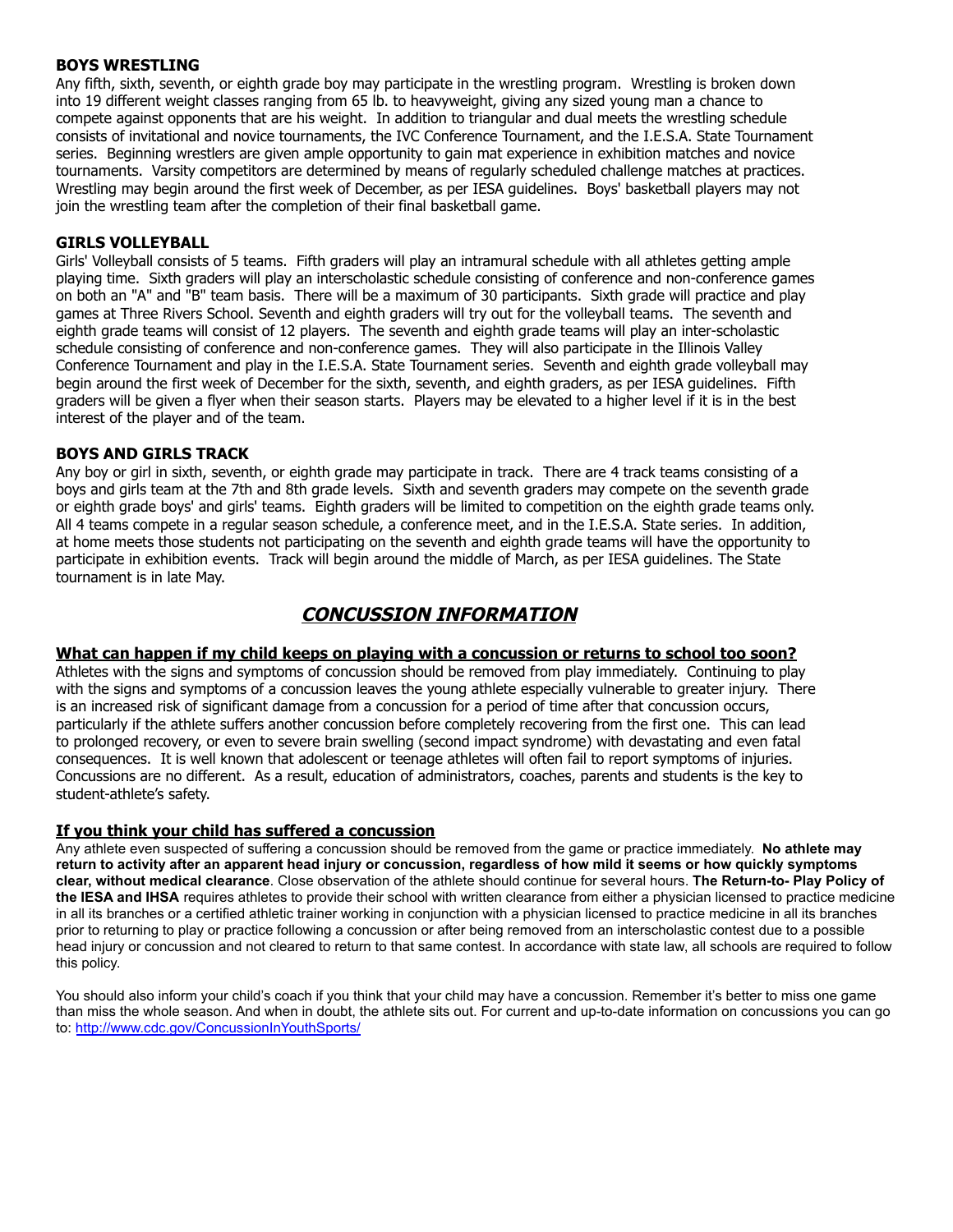# *Channahon School District #17 2021/2022 Student/Parent Athletic Handbook*

Please **print** all of the information requested. Be sure to sign all parts of the form when completed and turn into your coach. NOTE: a current physical must be on file before any student may participate in any sports program.

| Name: _______________                          |                                                                                                                                                                                                                                                                                                                                                                                                                                                                                                                                                                                                                                                                                                                                                                                                                                                                                                                                                             |                                                   | Date of Birth: $\frac{1}{1}$ $\frac{1}{1}$ Grade: _____ |  |
|------------------------------------------------|-------------------------------------------------------------------------------------------------------------------------------------------------------------------------------------------------------------------------------------------------------------------------------------------------------------------------------------------------------------------------------------------------------------------------------------------------------------------------------------------------------------------------------------------------------------------------------------------------------------------------------------------------------------------------------------------------------------------------------------------------------------------------------------------------------------------------------------------------------------------------------------------------------------------------------------------------------------|---------------------------------------------------|---------------------------------------------------------|--|
| Last                                           | First                                                                                                                                                                                                                                                                                                                                                                                                                                                                                                                                                                                                                                                                                                                                                                                                                                                                                                                                                       | MI                                                |                                                         |  |
|                                                |                                                                                                                                                                                                                                                                                                                                                                                                                                                                                                                                                                                                                                                                                                                                                                                                                                                                                                                                                             |                                                   |                                                         |  |
|                                                |                                                                                                                                                                                                                                                                                                                                                                                                                                                                                                                                                                                                                                                                                                                                                                                                                                                                                                                                                             |                                                   |                                                         |  |
|                                                | Student is allergic to the following medications: ______________________________                                                                                                                                                                                                                                                                                                                                                                                                                                                                                                                                                                                                                                                                                                                                                                                                                                                                            |                                                   |                                                         |  |
| <b>HEALTH/MEDICAL INSURANCE INFORMATION</b>    |                                                                                                                                                                                                                                                                                                                                                                                                                                                                                                                                                                                                                                                                                                                                                                                                                                                                                                                                                             |                                                   |                                                         |  |
|                                                |                                                                                                                                                                                                                                                                                                                                                                                                                                                                                                                                                                                                                                                                                                                                                                                                                                                                                                                                                             |                                                   |                                                         |  |
|                                                |                                                                                                                                                                                                                                                                                                                                                                                                                                                                                                                                                                                                                                                                                                                                                                                                                                                                                                                                                             | <b>EMERGENCY CONTACT INFORMATION</b>              |                                                         |  |
|                                                | Relationship: __ Parent __Guardian Contact name ________________________________                                                                                                                                                                                                                                                                                                                                                                                                                                                                                                                                                                                                                                                                                                                                                                                                                                                                            |                                                   |                                                         |  |
|                                                | Home Phone: ____________________Work Phone __________________Cell Phone _______________                                                                                                                                                                                                                                                                                                                                                                                                                                                                                                                                                                                                                                                                                                                                                                                                                                                                     |                                                   |                                                         |  |
|                                                | Relationship: __ Parent __Guardian Contact name ________________________________                                                                                                                                                                                                                                                                                                                                                                                                                                                                                                                                                                                                                                                                                                                                                                                                                                                                            |                                                   |                                                         |  |
|                                                | Home Phone: __________________Work Phone __________________Cell Phone ___________                                                                                                                                                                                                                                                                                                                                                                                                                                                                                                                                                                                                                                                                                                                                                                                                                                                                           |                                                   |                                                         |  |
| attempt to contact the alternate listed below. | In case of emergency, attempts will be made to contact a parent/guardian at home, work, or by cell phone. If we cannot be reached,                                                                                                                                                                                                                                                                                                                                                                                                                                                                                                                                                                                                                                                                                                                                                                                                                          |                                                   |                                                         |  |
|                                                |                                                                                                                                                                                                                                                                                                                                                                                                                                                                                                                                                                                                                                                                                                                                                                                                                                                                                                                                                             |                                                   |                                                         |  |
|                                                |                                                                                                                                                                                                                                                                                                                                                                                                                                                                                                                                                                                                                                                                                                                                                                                                                                                                                                                                                             | If you think your child has suffered a concussion |                                                         |  |
|                                                | Any student even suspected of suffering a concussion should be removed from that environment immediately. No student may return<br>to activity after an apparent head injury or concussion, regardless of how mild it seems or how quickly symptoms clear, without medical<br>clearance. Close observation of the student should continue for several hours. The Return-to- Play/Learn Policy of the IESA and<br>IHSA requires students to provide their school with written clearance from either a physician licensed to practice medicine in all its<br>branches or a certified athletic trainer working in conjunction with a physician licensed to practice medicine in all its branches prior to<br>returning to play, practice, or class following a concussion or after being removed from an interscholastic contest due to a possible head<br>injury or concussion. In accordance with state law, all schools are required to follow this policy. |                                                   |                                                         |  |
|                                                | You should also inform your child's school administrator if you think that your child may have a concussion. Remember it's better to<br>miss one game than miss the whole season. And when in doubt, the athlete sits out. For current and up-to-date information on<br>concussions you can go to: http://www.cdc.gov/ConcussionInYouthSports/                                                                                                                                                                                                                                                                                                                                                                                                                                                                                                                                                                                                              |                                                   |                                                         |  |
| guidelines.                                    | We certify that we have received a copy of the student/parent athletic handbook, have read and understand the<br>athletic and concussion guidelines included in the handbook, eligibility rules and the athletic code of conduct.<br>We understand that participation in athletic activities is voluntary and requires the student/athlete to be a positive,<br>responsible representative of the school and athletic program at all times, including the observance of all team rules and                                                                                                                                                                                                                                                                                                                                                                                                                                                                  |                                                   |                                                         |  |

| Signature of Parent/Guardian: | Date: |  |  |
|-------------------------------|-------|--|--|
|                               |       |  |  |
| Signature of Student:         | Date: |  |  |